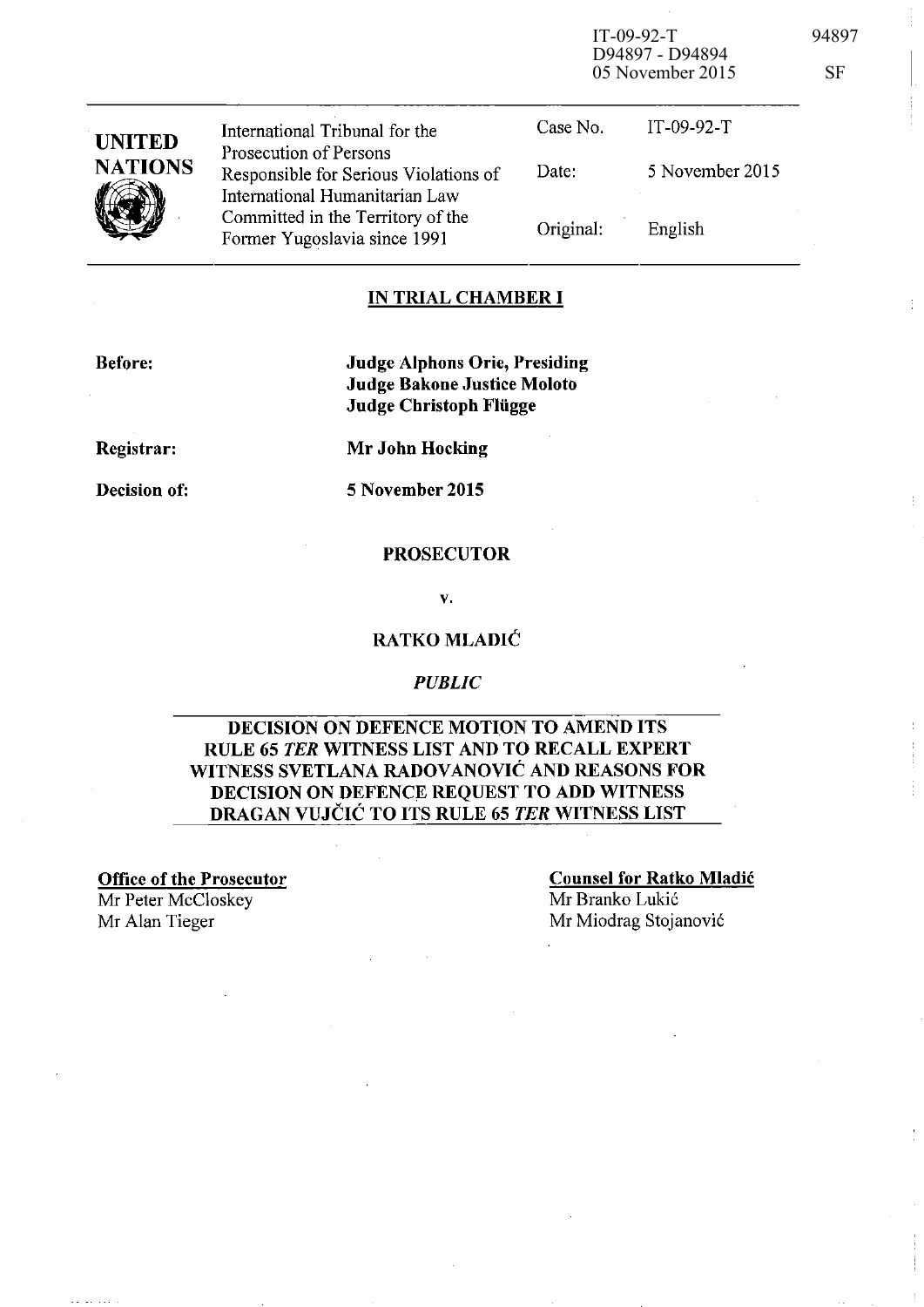# **I. PROCEDURAL HISTORY AND SUBMISSIONS**

1. On 8 October 2015, the Defence filed a motion to amend its Rule 65 fer witness list of 19 May 2014 ("Motion") and recall expert witness Svetlana Radovanović.<sup>1</sup> The Defence seeks to add five new witnesses to its witness list.<sup>2</sup> The Defence submits that when it compiled its witness list, it could not predict what evidence would be led in the re-opening of the Prosecution's case-in-chief and was therefore only in a position to identify and seek the addition of the five new witnesses after the re-opening.<sup>3</sup> The Defence also seeks to recall its expert witness Radovanović to refute the reopening testimony of Prosecution expert witness Ewa Tabeau.<sup>4</sup> On 19 October, the Chamber granted the Motion in relation to one witness, Dragan Vujčić, with reasons to follow.<sup>5</sup> On 21 October, the Prosecution confirmed on the record that it does not oppose the Motion. <sup>6</sup>

# **II. APPLICABLE LAW**

2. The Chamber recalls and refers to the applicable law regarding additions to witness lists, as set out in a prior decision.<sup>7</sup>

3. Pursuant to Rule 89(B) of the Tribunal's Rules of Procedure and Evidence ("Rules"), a Chamber shall apply rules of evidence which will best favour a fair determination of the matter before it and are consonant with the spirit of the Statute and the general principles of law. **In**  detennining whether there are sufficient grounds to recall a witness, the Chamber will consider whether the requesting party has demonstrated good cause to recall the witness.<sup>8</sup> In assessing good cause, a Chamber will consider the purpose of recalling the witness and the applicant's justification for not eliciting the relevant evidence from the witness when he or she originally testified.<sup>9</sup>

Defence Motion Seeking to Add Witnesses to its Rule 65ter List to Address the Prosecution Re-opening as to Tomasica Evidence and Related Matters as to Witnesses not Originally on the Rule 65ter List, 8 October 2015 (Confidential).

 $\overline{2}$ **Motion, para. 5.** 

 $\overline{3}$ Motion, para. 2.

<sup>4</sup>  **Motion, paras 2, 8.** 

 $\overline{\mathbf{5}}$ *T.39983.* 

<sup>6</sup>  T.40204-40205.

 $\overline{7}$ Decision on Defence Motion to Amend Witness List, 12 August 2014 ("August 2014 Decision"), para. 4.

 $\mathbf{a}$ *Prosecutor v. Gotovina et al., Case No. IT-06-90-T, Decision on Prosecution Motion to Recall Marko Rajčić,* 24 April 2009 *("Gotoyina Decision")*, para. 10; *Prosecutor v. Bagosora et al.*, Case No. ICTR-98-41-T, Decision on Defence Motion to Recall Prosecution Witness OAB for Cross-Examination, 19 September 2005 *("Bagosora*  2005 Decision"), para. 2; *Prosecutor v. Bagosora et al.*, Case No. ICTR-98-41-T, Decision on the Prosecution Motion to Recall Witness Nyanjwa, 29 September 2004 *("Bagosora* 2004 Decision"), para. 6.

 $\overline{9}$ *Prosecutor v. Šešelj, Case No. IT-03-67-T, Decision on Prosecution Motion to Recall Witness VS-1033 or, in the* Alternative, Admit the Witness's Written Statement, 14 October 2010 *("Seselj* Decision"), para. 7; *Gotovina*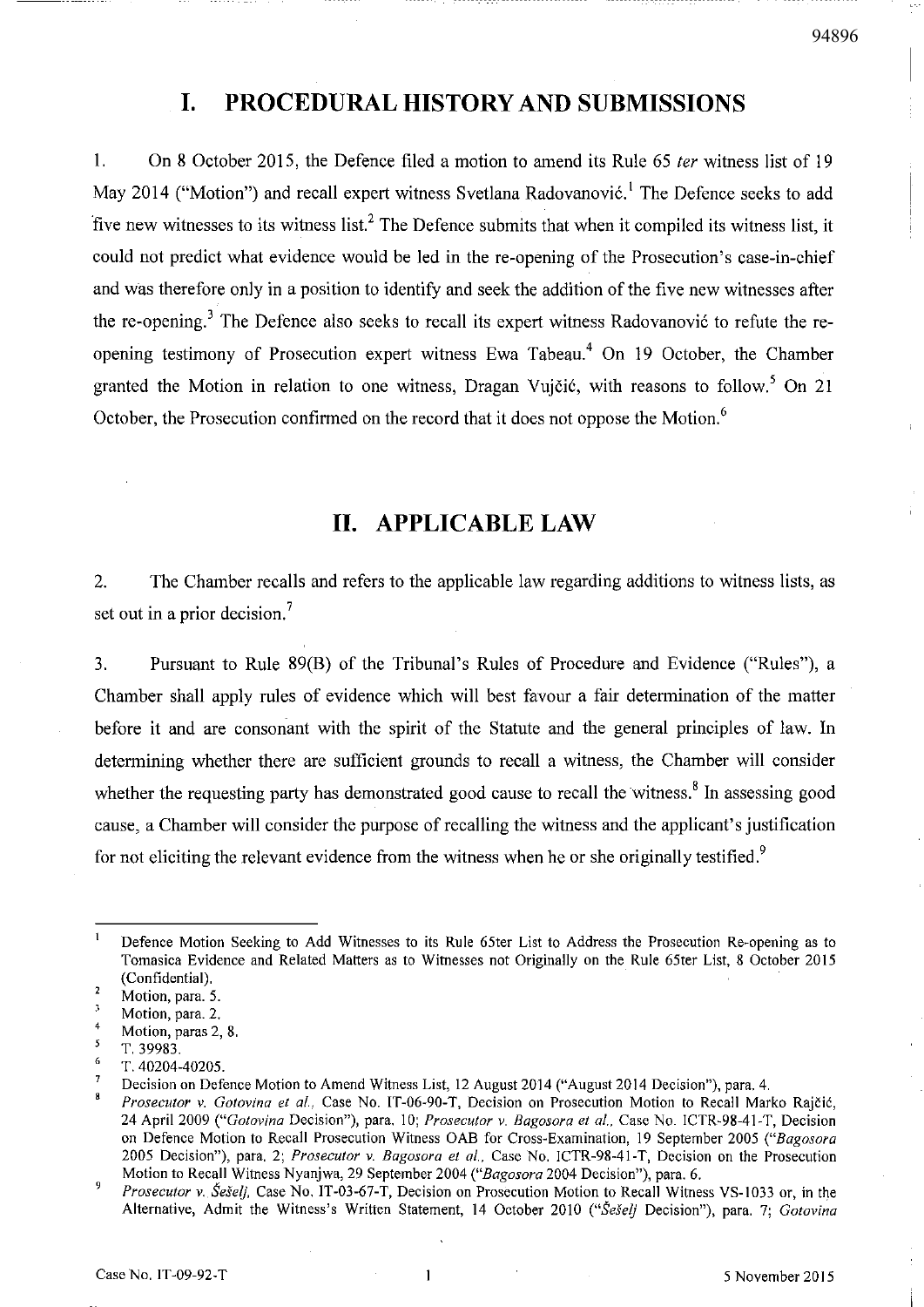# **III. DISCUSSION**

#### A. The Defence Request to Add Five Witnesses to its Rule 6S *ter* Witness List

4. At the time it filed its witness list, the Defence could not have identified any witnesses which could give evidence to counter the evidence presented during the re-opening of the Prosecution's case. Therefore, good cause for why the Defence did not seek to add these witnesses to the list at an earlier stage of the proceedings exists.

5. The Chamber considers the anticipated evidence of Dragan Gaji6, Vukasin Vucen, Ostoja Marjanović, and Mile Matijević, as outlined in the Motion, to be *prima facie* relevant and of probative value. Furthermore, the Prosecution does not oppose the addition of these witnesses. The Chamber considers that it is in the interests of justice to grant the Defence leave to add these witnesses to its witness list. For the same reasons, the Chamber considered that it was in the interests of justice to grant the Defence leave to add Vujčić to its witness list.

### B. The Defence Request to Recall Witness Radovanovic

6. The presentation of the Prosecution's re-opening evidence ended on 8 July  $2015$ .<sup>10</sup> Radovanović testified from 24 through 27 August 2015.<sup>11</sup> Therefore, for over four weeks prior to Radovanović testifying, the entirety of the Prosecution's re-opening evidence was known to the Defence. Some of the statements and reports of the witnesses testifying during the reopening were available to the Defence even as early as 26 August 2014. The Chamber finds that it would have been prudent and in the interests of judicial economy for the Defence to have postponed Radovanović's testimony until she was in a position to also testify about the evidence presented in the re-opening of the Prosecution's case. However, considering that the Prosecution does not object to Radovanovi6 being recalled, and that because her Tomasica report is yet to be drafted, it could be of assistance to bifurcate her testimony, the Chamber finds that there are sufficient grounds to recall Radovanovi6.

7. With regard to the Defence request to convert Zoran Stankovi6 from a fact witness to an expert witness, the Chamber finds that it does not have to make a determination at this stage.

<sup>10</sup>*T.36885.* 

Decision, para. 10; *Proseculor v. Karemera ef ai.,* Case No. lCTR-98-44-T, Decision on Joseph Nzirorera's Motion to Recall Prosecution Witness Ahmed Mbonyunkiza, 27 September 2007, para. 5; *Bagosora* 2005 Decision, para. 2; *Bagosora* 2004 Decision, para. 6.

<sup>11</sup>*T.38131,38458.*